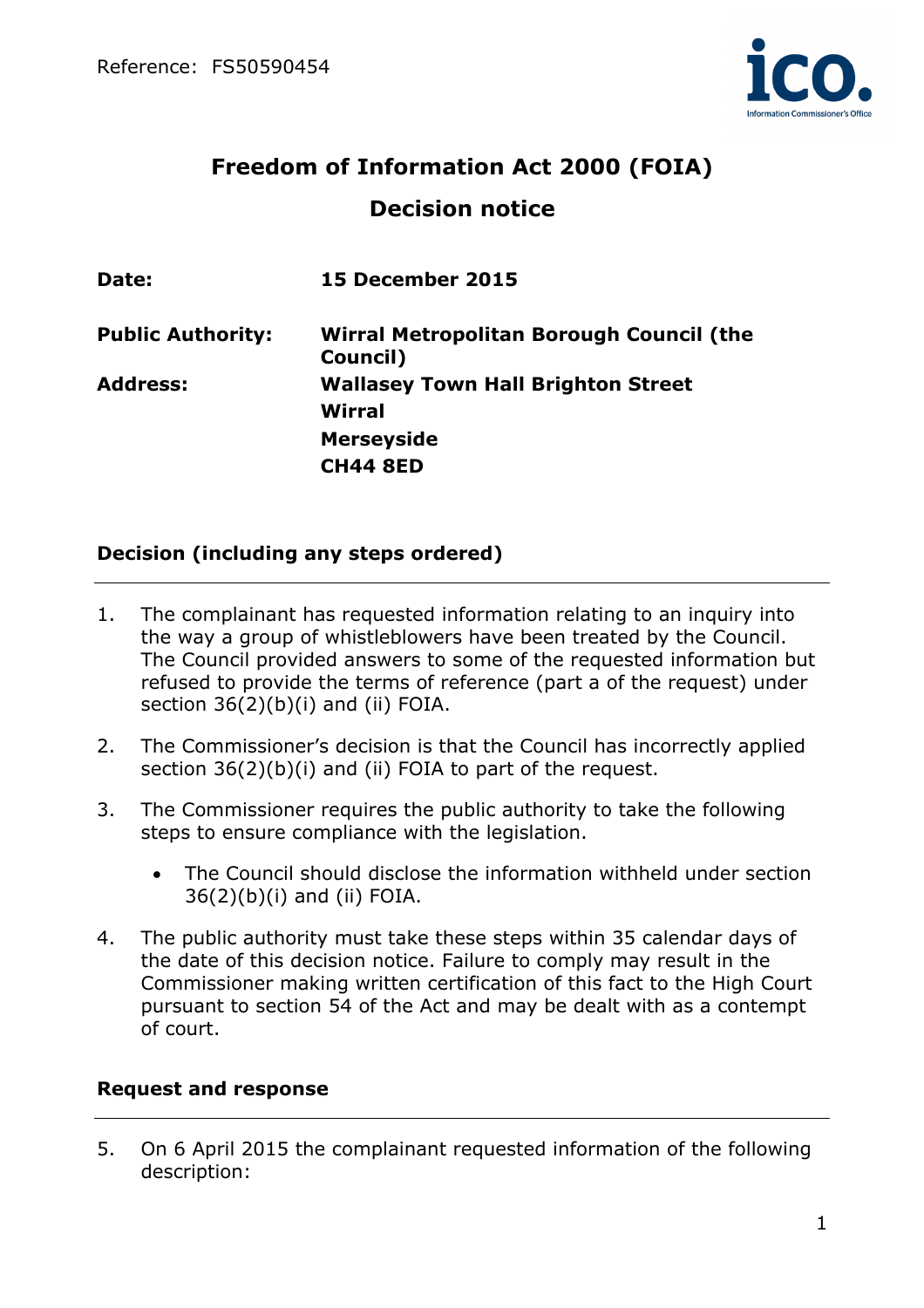

"The following press report dated 8th January 2015 states that Nick Warren is to "lead an enquiry into the way a group of whistleblowers have been treated by the Council - and decide whether they should receive compensation. Nicholas Warren will carry out the review once the scope and terms of reference of the inquiry has been agreed by Council leader Phil Davies. The move comes after Birkenhead MP Frank Field met with the authority's now retired Chief Executive Graham Burgess in November demanding that a sum of £48,000 in compensation given to an unnamed officer should also be paid to the whistleblowers".

http://www.wirralglobe.co.uk/news/117112...

Can I please request the following information :

a) the terms of reference for the above inquiry

b) details of financial/contractual arrangements between Wirral Council and Nicholas/Nick Warren which relate to directly to this inquiry (including any provisions for external legal advise)

c) the specific legal provisions under Local Government Act 1972 s101 by which Mr.Warren is potentially able to make decisions about compensation payments by Wirral Council to whistleblowers (according to Frank Field Mr.Warren's "findings will be binding on both parties")

d) the specific legal provisions under Local Government Act s101 by which Frank Field MP can "demand" payments be made to whistleblowers by Wirral Council

e) the specific legal provisions under Local Government Act s101 by which Frank Field MP can appoint/recommend Nick Warren to undertake this inquiry

f) Any declarations realting to the inquiry made by Mr.Warren/Mr.Field relating to prior affiliation (publicly acknowledged by both Mr.Field and Council leader Phil Davies) and/or conflict of interest

g) How the findings of the inquiry are to be publicly reported"

- 6. On 6 May 2015, as the complainant had not received a response, he asked the Council to conduct an internal review.
- 7. On 12 May 2015 the Council responded. It explained that it did not hold the information requested at parts c, d, e and g of the request. It refused to provide the information requested at parts a, b and f under section  $36(2)(b)(i)$  and (ii) FOIA.
- 8. The complainant requested an internal review, following the response, on 25 June 2015. The Council sent the outcome of its internal review on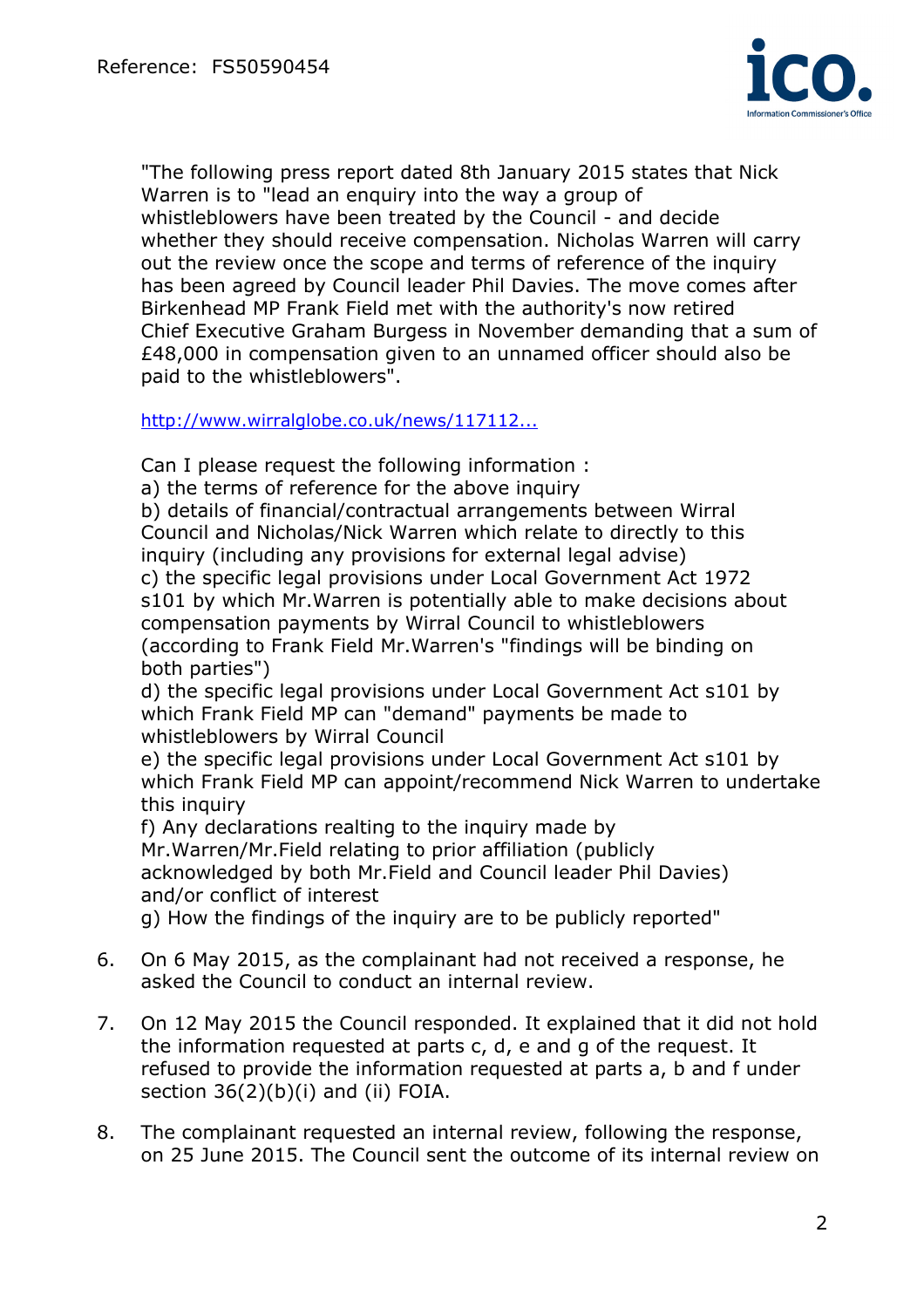

16 July 2015. It upheld its original position as it said the internal review was its response of 12 May 2015

#### **Scope of the case**

- 9. The complainant contacted the Commissioner on 23 July 2015 to complain about the way his request for information had been handled.
- 10. In its response to the Commissioner, the Council confirmed that it was applying section 36(2)(b)(i) and (ii) to part a of the request, it provided a response to b-g of the request to the complainant.
- 11. The Commissioner has considered whether the Council correctly applied section 36(2)(b)(i) and (ii) to part a request.

#### **Reasons for decision**

12. Section 36 FOIA provides that,

"Information to which this section applies is exempt information if, in the reasonable opinion of a qualified person, disclosure of the information under this Act-

(2)(b) would, or would be likely to, inhibit-

- i. the free and frank provision of advice, or
- ii. the free and frank exchange of views for the purposes of deliberation, or

 (2)(c) would otherwise prejudice, or would be likely otherwise to prejudice, the effective conduct of public affairs.

- 13. The Council has applied section 36(2)(b)(i) and (ii) FOIA to the withheld information.
- 14. In determining whether the exemption was correctly engaged by the Council, the Commissioner is required to consider the qualified person's opinion as well as the reasoning which informed the opinion. Therefore in order to establish that the exemption has been applied correctly the Commissioner must:
	- Establish that an opinion was given;
	- Ascertain who was the qualified person or persons;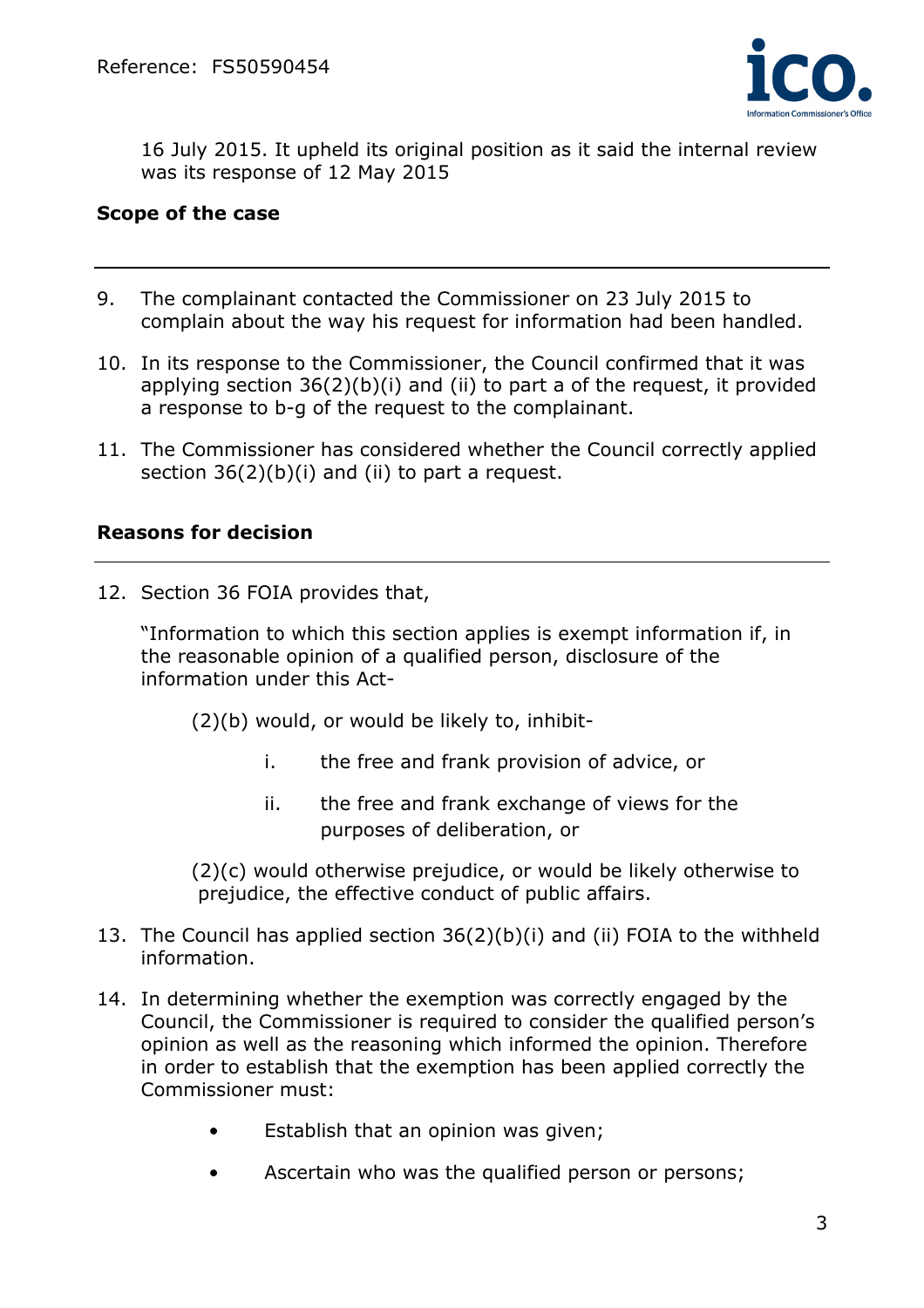

- Ascertain when the opinion was given; and
- Consider whether the opinion was reasonable.
- 15. The Council explained that the qualified person is the Monitoring Officer. It explained that the qualified person's opinion was provided on 13 April 2015. The qualified person's opinion was that sections 36(2)(b)(i) and (ii) FOIA were applicable in this case to the information requested at parts a and b of the request. It explained that the qualified person had access to all relevant material including the withheld information. The submissions presented to the qualified person and the qualified opinion was not recorded however the Council explained that the qualified person was also the Officer who was paramount in the drawing up of the terms and conditions for the inquiry.
- 16. The Council explained that if the withheld information were disclosed then the conduct of discussions by senior officers of the Council concerning issues of appropriate gravity would be fundamentally undermined. It explained that it is clear to the qualified person that such discussions would have been inhibited had those senior officers not believed that those discussions would be kept confidential. The prospect of disclosure of this information would lead to a less candid exchange of views and ideas. The Council still contests that the likelihood of prejudice is significant and weighty. Inhibiting the free and frank exchange of views, may impair the quality of decision making of the Council. It said that this is particularly so in this case due to the sensitivity of the information in question and due to the issues still being live and of a sensitive nature.
- 17. The Commissioner notes that the complainant is of the view that the inquiry completed in July 2015. However as the request was made in April 2015, the Commissioner must consider the circumstances at this time. The Commissioner considers that the inquiry was therefore live and ongoing at this time.
- 18. The qualified person's opinion is that disclosure would prejudice the free and frank provision of advice and the free and frank exchange of views for the purpose of deliberation under section 36(2)(b)(i) and (ii) FOIA for the reasons given above.
- 19. Upon viewing the withheld information, it is the terms of reference provided to the individual appointed to carry out the inquiry from the Council. The Commissioner does not consider that disclosure of this particular information would result in the prejudice claimed based upon the arguments provided. It is the terms upon which the Council engaged Nick Warren to carry out the inquiry. It does not relate to the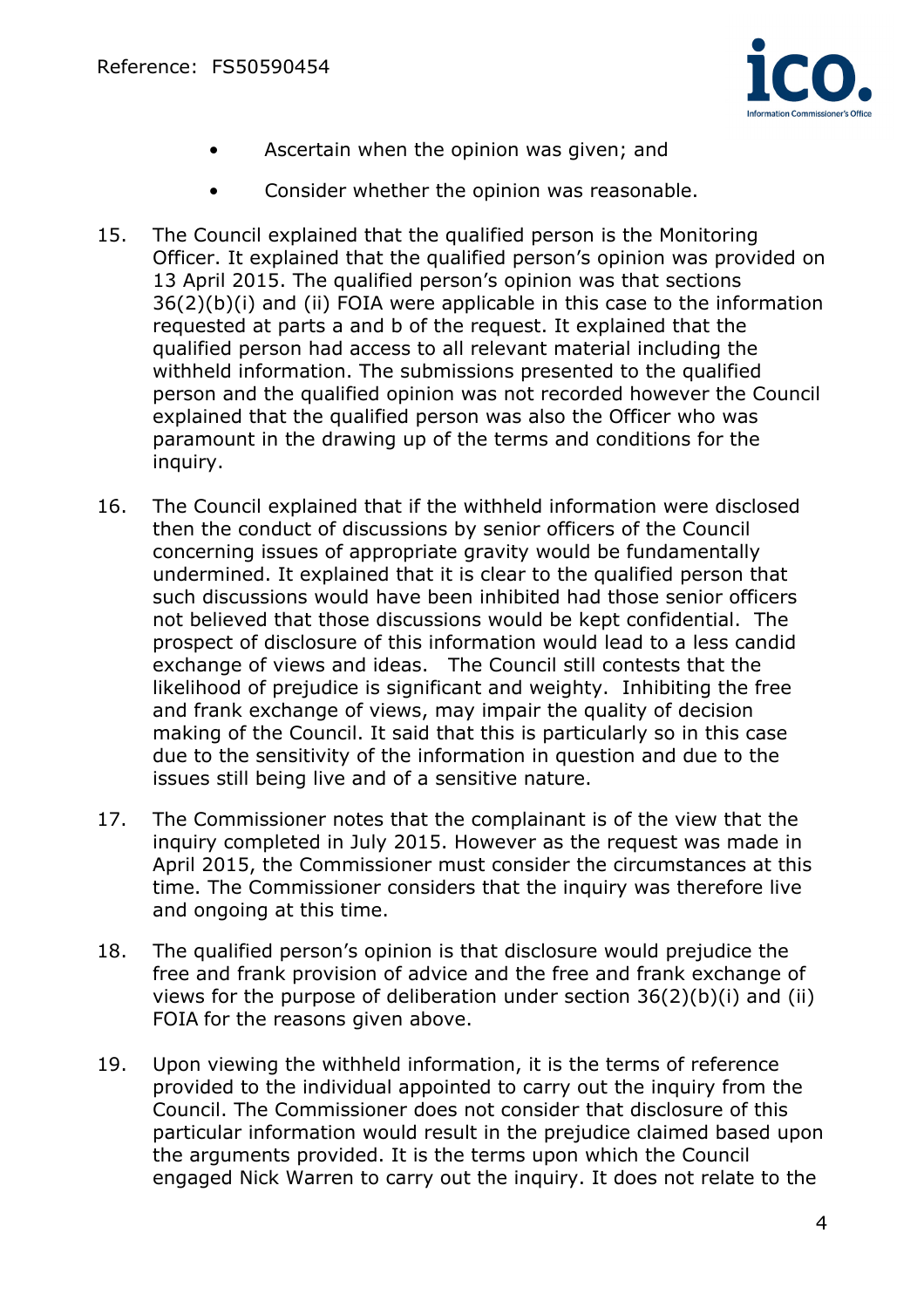

provision of advice or the free and frank exchange of views for the purposes of deliberation, it is the Council instructing the terms of reference under which the inquiry should be carried out. Furthermore, the Commissioner considers that the qualified person has taken irrelevant arguments into account when reaching the opinion in this case, for example, in its submissions to the Commissioner, the Council said that "It is clear to the qualified person that such discussions would have been inhibited had those senior officers not believed that those discussions would be kept confidential." There are no 'discussions' contained within the withheld information, it is the terms of reference on which the inquirer was engaged. The Commissioner does not therefore consider that the opinion of the qualified person is a reasonable one as it is does not appear to be based upon the specific information which is being withheld.

20. The Commissioner does not therefore consider that section 36(2)(b)(i) or (ii) has been applied correctly in this case.